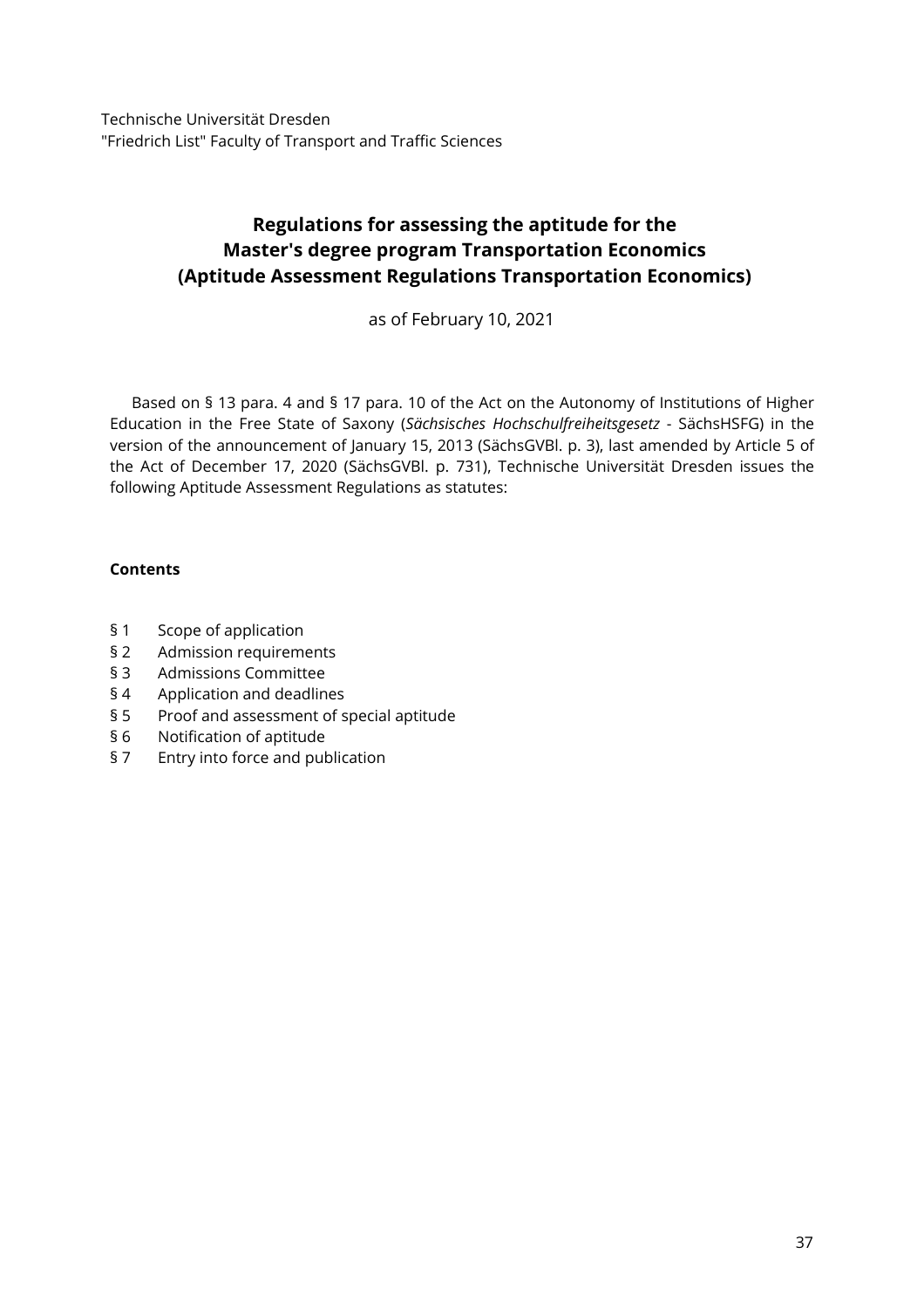#### **§ 1 Scope of application**

<span id="page-1-0"></span>These regulations determine how the fulfillment of the special admission requirements are to be assessed (aptitude assessment) for the consecutive Master's degree program Transportation Economics at Technische Universität Dresden, based on the provisions of the applicable Act on the Autonomy of Institutions of Higher Education in the Free State of Saxony.

#### <span id="page-1-1"></span>**§ 2 Admission requirements**

Pursuant to § 3 of the study regulations for the consecutive Master's degree program Transportation Economics, an applicant is qualified and therefore entitled to admission if they:

- 1. provide a first university degree recognized in Germany that qualifies them for a specific profession, or a degree from a state or state-recognized university of cooperative education in the field of economics, transportation economics, or from the STEM field (mathematics, information technology, natural sciences and technology) or a degree in another course of study with a strong quantitative orientation in terms of content.
- 2. prove special suitability to study in the Master's program in Transportation Economics according to § 5, and
- <span id="page-1-2"></span>3. have knowledge of English at B2 level of the Common European Framework of Reference for Language.

## **§ 3 Admissions Committee**

The Dean of the "Friedrich List" Faculty of Transport and Traffic Sciences shall appoint an Admissions Committee for the respective application period on the recommendation of the Academic Affairs Committee. As a rule, this committee shall consist of at least two university lecturers from the relevant department. The Admissions Committee shall decide on whether the admission requirements pursuant to § 2 have been fulfilled and decide on appeals against decisions made as part of this procedure. In addition, the Admissions Committee is responsible for the development and publication of the application form in accordance with § 4 para. 2 no. 1.

#### <span id="page-1-3"></span>**§ 4**

#### **Application and deadlines**

(1) Formal application for participation in the aptitude assessment procedure according to these regulations must be submitted in writing together with the formal application documents for enrollment to the following address within the following deadlines:

- 1. Applicants with a university degree obtained in Germany (entrance qualification for a Master's degree) must apply to the following address:
	- a) Applicants with German citizenship are to submit their application to the following address: Technische Universität Dresden Fakultät Verkehrswissenschaften "Friedrich List" Institut für Wirtschaft und Verkehr Zugangsausschuss Masterstudiengang Transportation Economics 01062 Dresden Deutschland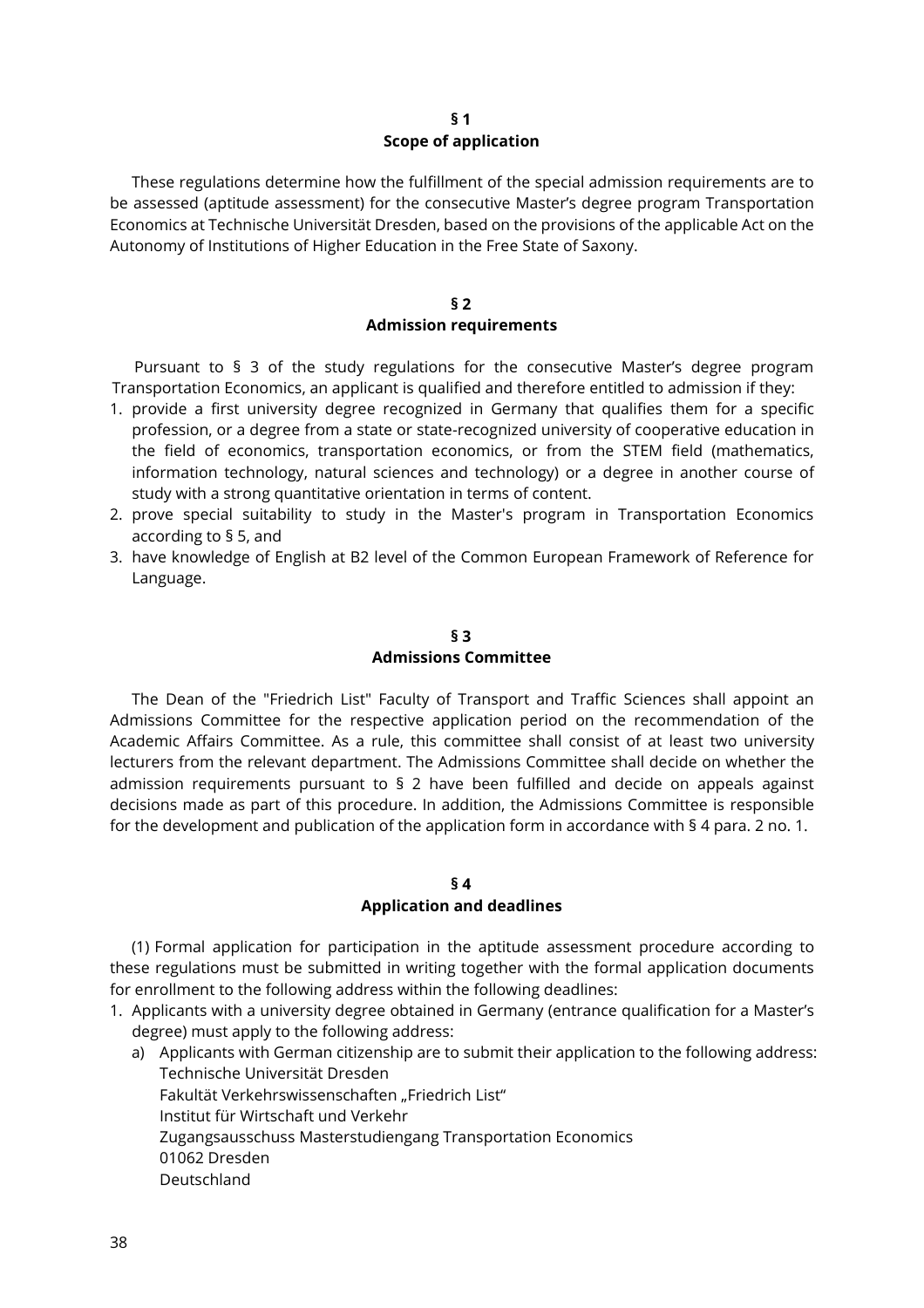b) Applicants with non-German citizenship are to submit their application to the following address:

Technische Universität Dresden Sachgebiet Internationales 01062 Dresden Deutschland

- 2. Applicants with a university degree obtained outside Germany (entrance qualification for a Master's degree) must apply via uni-assist e.V.
- 3. Applicants with citizenship outside the EU who have obtained their university degree (entrance qualification for a Master's degree) at a non-German university must apply for the winter semester by May 31. All other German and international applicants must apply for the winter semester by July 15.

(2) The following documents are to be enclosed with the application:

- 1. Form for determining the candidate's aptitude for the Master's degree program Transportation Economics
- 2. Officially certified copy of the applicant's first university degree qualifying for a profession (degree certificate) in accordance with para. 1 no. 1,
- 3. Officially certified copies of additional certificates and proof demonstrating any special aptitude in accordance with § 5,
- 4. Proof of the required English language skills pursuant to § 2 para. 1 no. 3 by a relevant examination certificate or language certificate. This can take the form of:
	- a) A general or subject-specific university entrance qualification certificate that serves as evidence of having learned English as a foreign language from grades 5-12,
	- b) Certificate of the university entrance qualification completed entirely in English or certificate of a higher education degree completed entirely in English, and
	- c) English language certificates, such as TOEFL (72) or IELTS (5.5).

(3) Applications that are not received in full, in due form or on time shall be excluded from further proceedings.

(4) If, at the time of application, proof of the first university degree qualifying the applicant for a profession (degree certificate) in accordance with para. 2. no. 2 is not yet available, the applicant will also be included in the aptitude assessment procedure in accordance with these regulations. The prerequisite is that 80 % of the credit points attainable for the university degree have already been achieved based on completed module examinations or the final thesis and the colloquium (if applicable). A certification from the awarding university serves as proof of the above-mentioned academic achievements i.e. the applicant must submit a corresponding original certificate from their university or an officially certified copy. The necessity of submitting all other evidence mentioned in para. 2 and 3 alongside the application remain unaffected by this.

#### <span id="page-2-0"></span>**§ 5 Proof and assessment of special aptitude**

(1) The special aptitude for the Master's degree program Transportation Economics according to § 2 para. 1 no. 2 is granted if the acquisition of at least 60 credit points (ECTS) from the subject areas business administration, economics and quantitative methods (mathematics, statistics, econometrics, operations research, programming, data analytics), which do not overlap in content, is proven. From the special fields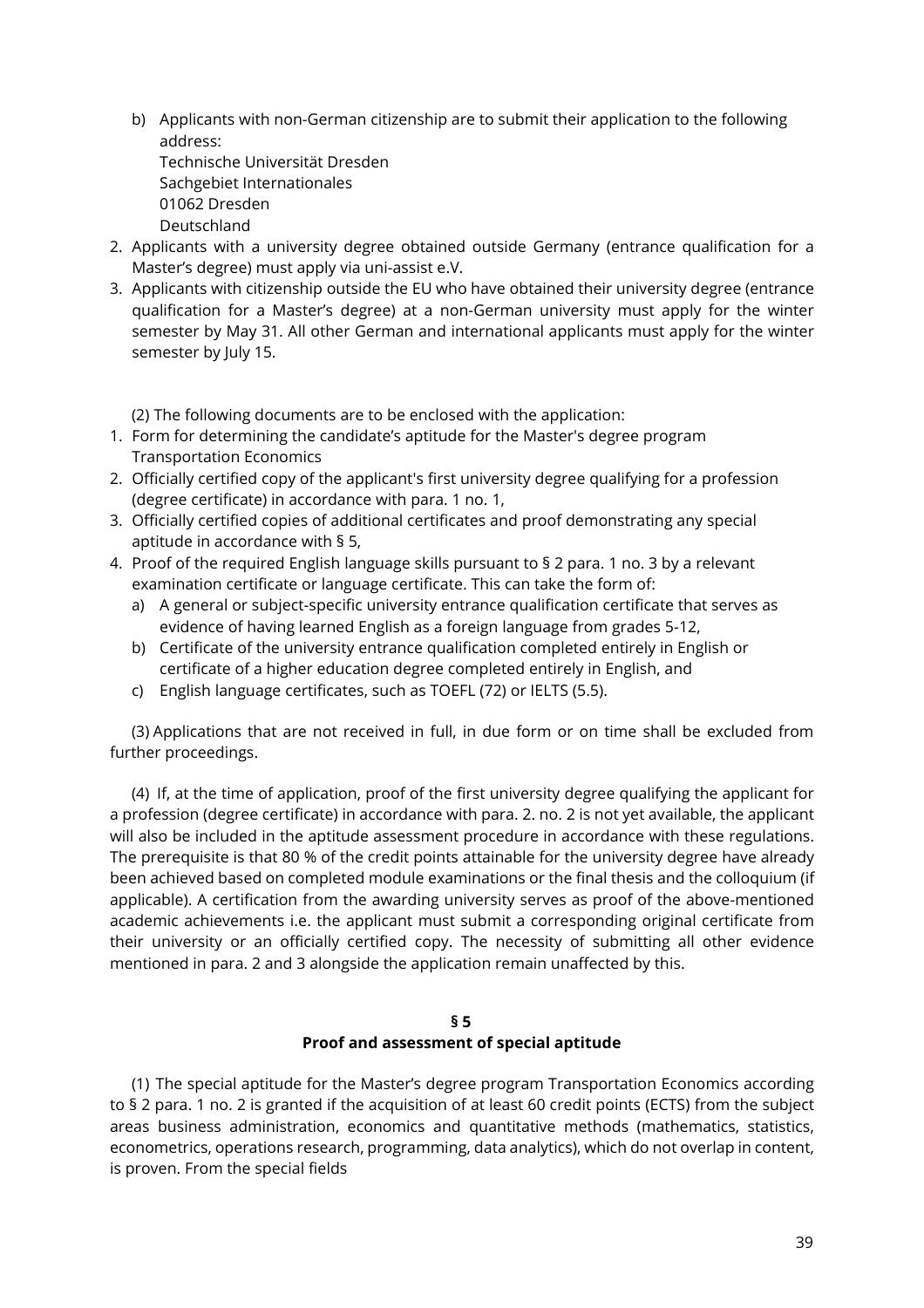- 1. business administration,
- 2. economics, and
- 3. quantitative methods,

at least 15 credits of non-overlapping content each, as well as 15 credits of non-overlapping content in any combination from the fields of business administration, economics and quantitative methods must be proven. If a total of more than 30 credits of non-overlapping content are proven in quantitative methods, the required credits for business administration can be reduced to the same extent by up to 10 credits and the required credits for economics by up to 5 credits.

<span id="page-3-0"></span>(2) The Admissions Committee shall first examine whether proof of aptitude has been provided on the basis of the documents enclosed with the application, in particular, the documents pursuant to § 4 para. 2 no. 3, but only if the admission requirements pursuant to § 4 para. 2 nos. 1 and 3 have been fulfilled.

### **§ 6 Notification of aptitude**

(1) If the applicant demonstrates the required aptitude according to  $\S$  2, they will receive a notification of aptitude from the Admissions Committee after completion of the procedure, at the latest by August 15 of the respective year. The notification of aptitude is to be presented to the Admissions Office / Unit International Affairs of TU Dresden and is the required form of proof in order to be admitted to the Master's program. This is a prerequisite for enrollment in the Master's degree program Transportation Economics.

(2) If the applicant cannot prove the required aptitude according to  $\frac{1}{2}$  and Admissions Committee will issue a notice of rejection including instructions on how to appeal.

<span id="page-3-1"></span>(3) If the applicant is unable to present the successful completion of the university degree required in accordance with § 2 para. 1 no. 1 to the Admissions Office / Unit International Affairs by the end of the enrollment period, only temporary enrollment will be granted. The duration of this temporary enrollment will be determined by the Admissions Office. It is usually for one semester.

## **§ 7 Entry into force and publication**

These Aptitude Assessment Regulations shall enter into force one day after their publication in the Official Announcements of Technische Universität Dresden.